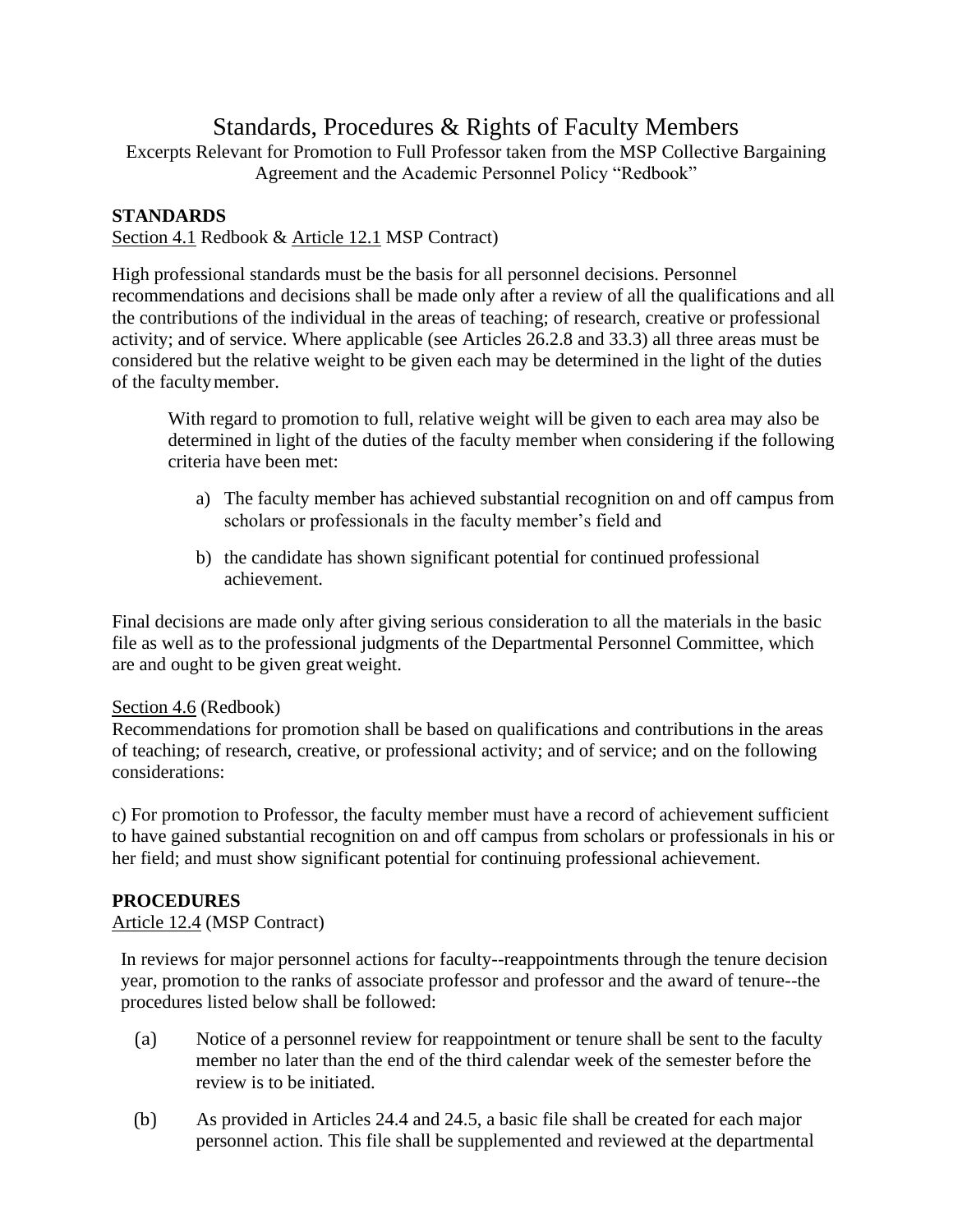level and supplemented and reviewed at each successive level of recommendation or decision. The file shall contain the materials listed in Article 12.5.

- (c) No later than May  $1<sup>st</sup>$  of the semester before the review is to begin, the faculty member shall submit to the Department/Program Chair/Head any and all materials for inclusion in the basic file that the faculty member believes will be essential for external referees to review for adequate consideration of the case. No later than the first week of the semester in which the review is to begin, the faculty member shall submit to the Department/Program Chair/Head any remaining materials for inclusion in the basic file that they believe will be essential for adequate consideration of the case. Failure to submit the basic tenure file by September  $15<sup>th</sup>$  of the tenure review year without good cause shall, in cases involving review for tenure, result in issuance of a notice of non-reappointment and no review will be conducted.
- (d) For appointment at or promotion to the rank of associate professor and professor and for all tenure recommendations, the Chair/Head shall solicit outside letters of reference drawn from a list of scholars and/or professionals. If appropriate, the Chair/Head may also solicit internal (on-campus) letters from faculty colleagues. The list of both external and internal letter writers shall include those suggested by the faculty member but the list is not limited to those the faculty member suggests. The candidate has the right to waive access to internal and/or external letters. The confidentiality of such letters shall be governed by the University's Fair Information Practices Regulations, Trustee document T77-059 (see Appendix B). Prior to any solicitation of letters, the candidate shall be provided with a copy of the solicitation letter and the list(s) of proposed referees and shall be given an opportunity to comment on the appropriateness of both. External referees shall be provided with the candidate's CV, personal statement(s), and any other materials that the candidate wishes to include.
- (e) At any time subsequent to the recommendation of the Department Personnel Committee, the materials in the basic file, with the exception of letters of recommendation to which the faculty member has voluntarily waived access, shall be accessible to the faculty member upon request.

### What Happens at the Departmental Level -- Section 6.4 (Redbook)

At the departmental level, the faculty, … initiates the personnel action by a recommendation of the departmental personnel committee based on the evidence set forth in the basic file. The Department Chairperson/Head reviews the department personnel committee recommendation and a) may endorse it; or b) after consultation, may formulate a contrary recommendation.

### What's In the File When Forwarded from the Department Level

Article 12.5(a) -- MSP Contract

- (1) a table of contents
- (2) a current curriculum vitae (including a bibliography and/or comparable list of professional accomplishments)
- (3) copies and reviews of published works and/or evidence of other professional accomplishments
- (4) evidence of teaching effectiveness per Article 33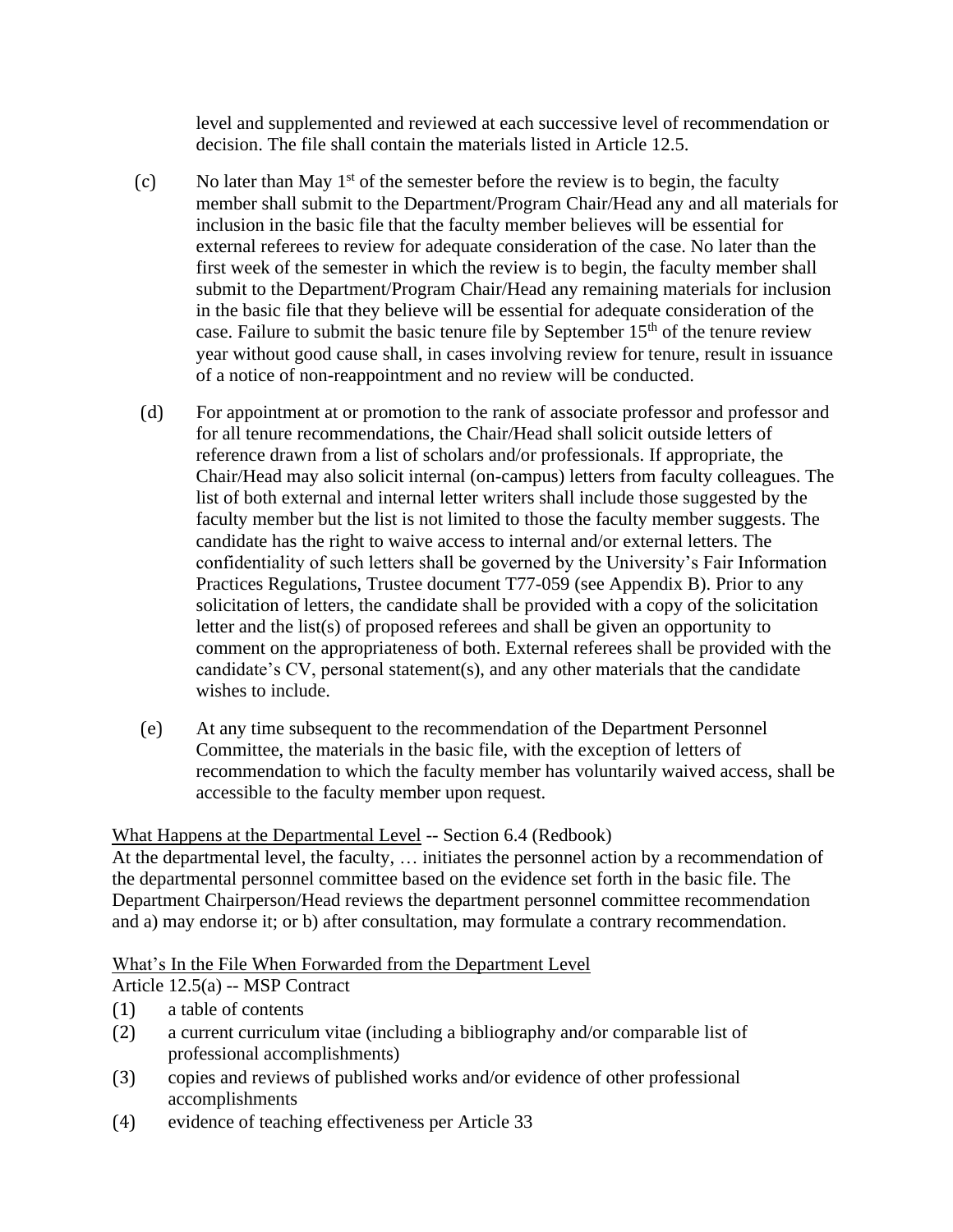- (5) letters of reference solicited by the Chairperson/Head and a description of the professional standing of the writers of letters of reference from outside the University and a statement of any relationship the writer may have had to the faculty member
- (6) evaluations of service
- (7) the candidate's five most recent Annual Faculty Report and Evaluation (AFR) forms, including any contemporaneous comments by Personnel Committees, academic administrators and any responses from the candidate; if the candidate has been employed too recently to have undergone five annual reviews, the file should contain the number of AFRs that have been prepared, if any. AFR's will be added to the file by the Department Chair.
- (8) any and all materials submitted by the candidate
- (9) the recommendation and the numerical vote at the departmental level
- (10) the recommendation of the Chairperson/Head

### Section 6.4 (Redbook)

A copy of the recommendation of the Department Chairperson/Head shall be sent to the Chairperson of the department personnel committee. Copies of the recommendation of the department personnel committee and of the Chairperson/Head shall be sent to the faculty member.

What's Added to the File at Subsequent Levels -- Article 12.5(b) -- MSP Contract

- (1) the recommendation and numerical vote of the Faculty, School or College Personnel Committee;
- (2) the recommendation(s) and decision of academic administrative officials;
- (3) other materials solicited, submitted or received during the review process, including, by way of example, additional materials submitted by the faculty member, additional letters of reference, responses to recommendations and/or additional information received in response to the invitations issued under Articles 12.12-12.15. When material is added to the basic file, the Departmental Personnel Committee (or other appropriate mechanism) and the Chair/Head shall have opportunity to respond as to its substance and appropriateness; unless it is protected by waiver, the faculty member shall also have this opportunity. If a faculty member has responded to a recommendation added to the file by the DPC, Chair, CPC, etc., no rejoinder to that response shall be permitted unless requested by a subsequent review step.
- (4) A copy of the table of contents and the recommendation from the Personnel Committee shall be available to the faculty member when the basic file is forwarded to the Department Chair/Head.
- (5) A copy of the updated table of contents and the recommendation from the Department Chair/Head shall be available to the faculty member when the basic file is forwarded to the School or College Personnel Committee.
- (6) A copy of the updated table of contents and the recommendation of the School or College Personnel Committee shall be available to the faculty member and to the department when the basic file is forwarded to the Dean.
- (7) A copy of the updated table of contents and the recommendation of the Dean shall be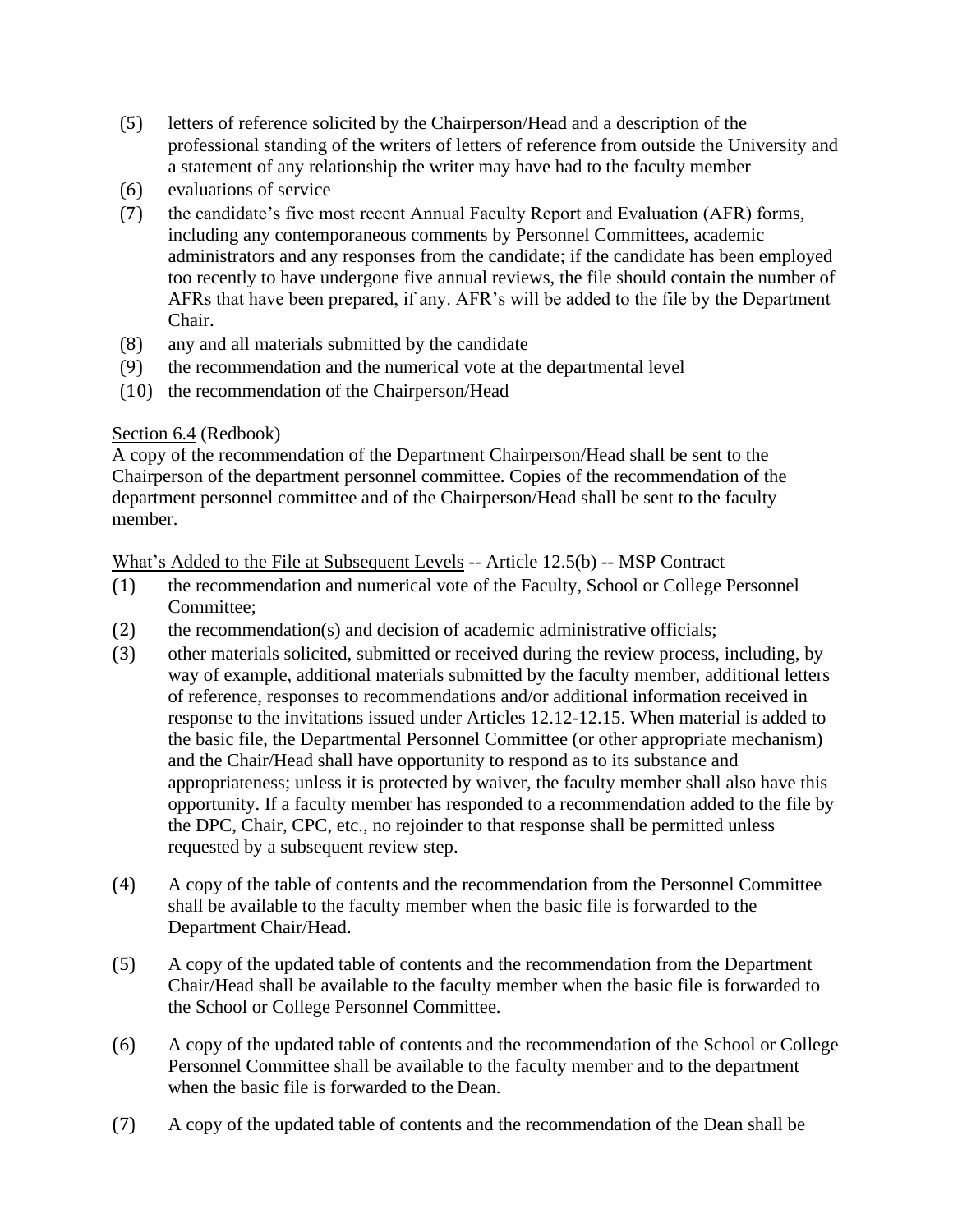available to the faculty member, the Chair of the School or College Personnel Committee and the department when the basic file is forwarded to the Provost or the Chancellor.

(8) A copy of the updated table of contents and the decision of the Chancellor and/or the Provost shall be available to the faculty member, the Dean, the Chair of the School or College Personnel Committee and the department at the time the decision is made.

Contrary Recommendations Article 12.13-12.15 – MSP Contract

- Prior to making a recommendation that may be contrary to either of the recommendations forwarded from the departmental level, the School or College Personnel Committee shall consult in writing with the department, and they may also ask the candidate to clarify an issue if necessary. Any response to such consultation must be in writing and must be added to the file.
- Prior to making a recommendation that may be contrary to either of the recommendations forwarded from the departmental level, the Dean shall in writing invite the department to provide additional information for the basic file or clarification of the recommendation, and they may also ask the candidate to clarify an issue if necessary. Any response to such invitation must be in writing and must be added to the file.
- Prior to making a recommendation or decision that may be contrary to either of the recommendations forwarded from the school or college level, the Chancellor or Provost shall in writing invite the Dean to provide additional information for the basic file or clarification of the recommendation, and they may also ask the candidate to clarify an issue if necessary. Any response to such invitation must be in writing and must be added to the file.

Decision Timeline Article 12.17 – MSP Contract

A campus academic administrative official shall make their recommendation or decision within forty-five (45) calendar days of receipt or the deadline for receipt (whichever is later) of both the basic file, including all relevant Personnel Committee recommendations, and all additional information or clarifications subsequently requested by the academic administrative official from the department or college.

### **RIGHTS OF FACULTY MEMBERS IN PERSONNEL MATTERS** – Section 5.1 (Redbook)

- a) For personnel, reviews, recommendations and decisions, the right and the responsibility to present all materials which he or she believes will be essential to an adequate consideration of the case, and the opportunity to supplement the original presentation with additional relevant information in the event that a review indicates shortcomings in the presentation.
- b) The right to have access to information on the current needs and long-range plans of the department, college or school, campus and University.